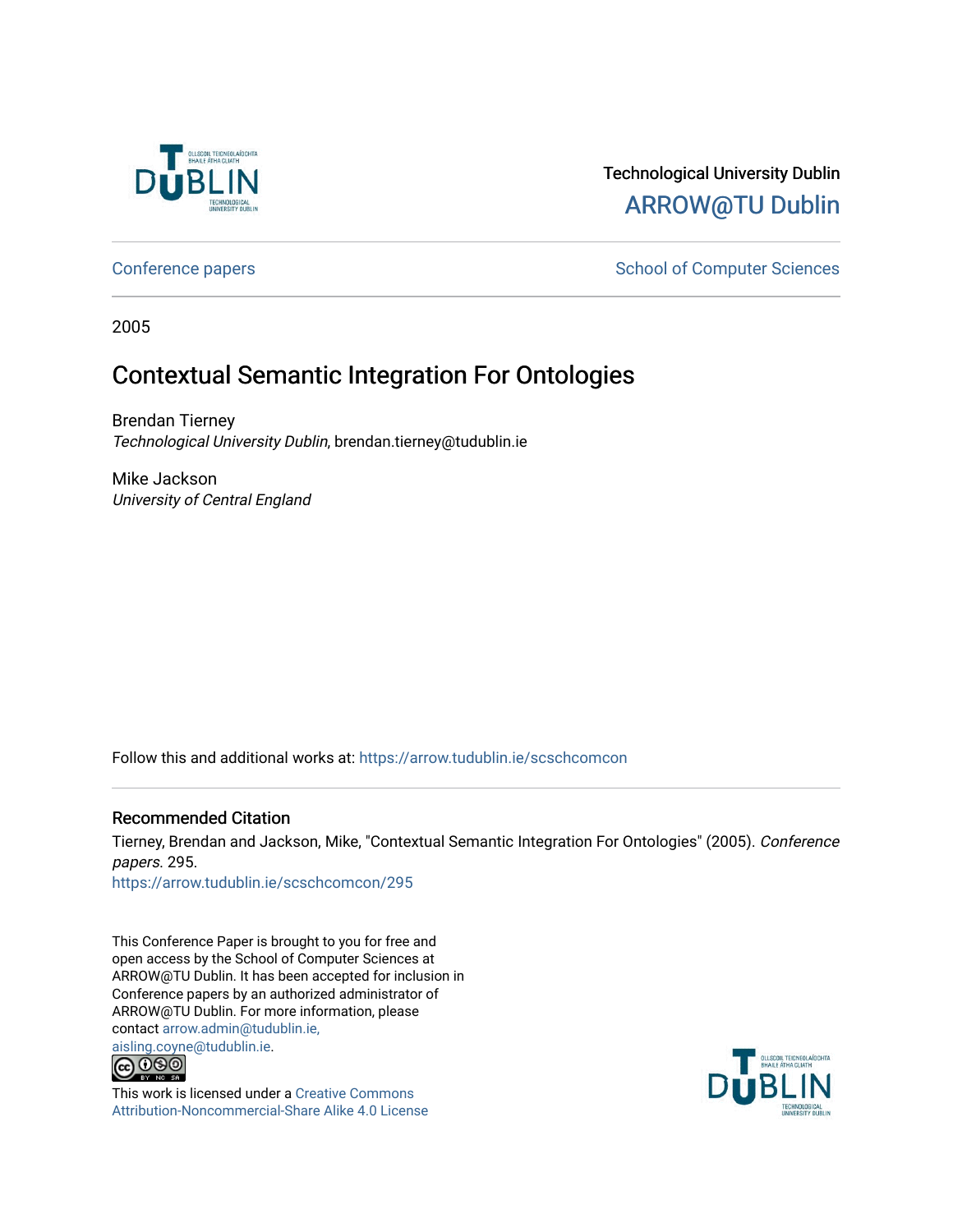## **Contextual Semantic Integration for Ontologies**

Brendan Tierney<sup>1</sup>, Mike Jackson<sup>2</sup>

<sup>1</sup>School of Computing, Dublin Institute of Technology, Kevin St., Dublin 8, Ireland. brendan.tierney@dit.ie <sup>2</sup>School of Computing, University of Central England, Birmingham, England. mike.Jackson@uce.ac.uk

**Abstract.** Information integration in organisations has been hindered by differences in the software applications used and by the structure and semantic differences of the different data sources (de Bruijn, 2003). This is a common problem in the area of Enterprise Application Integration (EAI) where numerous ah-hoc programs have typically been created to perform the integration process. More recently ontologies have been introduced into this area as a possible solution to these problems, but most of the current approaches to ontology integration only address platform, syntactic and structural differences and do not address the semantic differences between the data sources (de Bruijn, 2003). For ontology semantic integration the underlying meaning of each element is needed. An approach based on introducing the contextualisation of the terms used in an ontology is proposed. This approach is called Contextual Semantic Integration for Ontologies.

#### **1. Introduction**

The ability to incorporate detailed semantics (Magnini et al, 2003) of data will provide greater consistency in its use, understanding and application. One of the principal benefits of introducing the semantics will be the reduction of human involvement in the process of data integration and data understanding. This can be partially overcome by the introduction of ontologies (Wache *et al*, 2001).

A widely cited definition of an ontology is that it is a specification of a conceptualisation (Gruber, 1993) and can be constructed in a number of stages (Fernandez et al, 1999): specification, conceptualization, formalization, implementation and maintenance. It is generally accepted that an ontology gives a context for the data described by that ontology. Although this may be true, the exact meaning of the terms used to describe the labels of the concepts defined in the ontology is not available. All of the approaches to semantic integration base the semantics on the relationships between the concepts and the existence of the concepts in the ontology. This form of semantic integration still requires the application of a significant amount of human intelligence to determine the exact meaning of each concept.

The Contextual Semantic Integration (CSI) approach involves a contextual semantic plug-in for ontologies that will provide the semantics (meaning) of the individual elements of an ontology. The CSI approach adds the meaning of each concept, which is based on a set of semantically similar words, thus giving contextual semantics. By doing this there can be no ambiguity in the meaning, understanding and how the data should be manipulated.